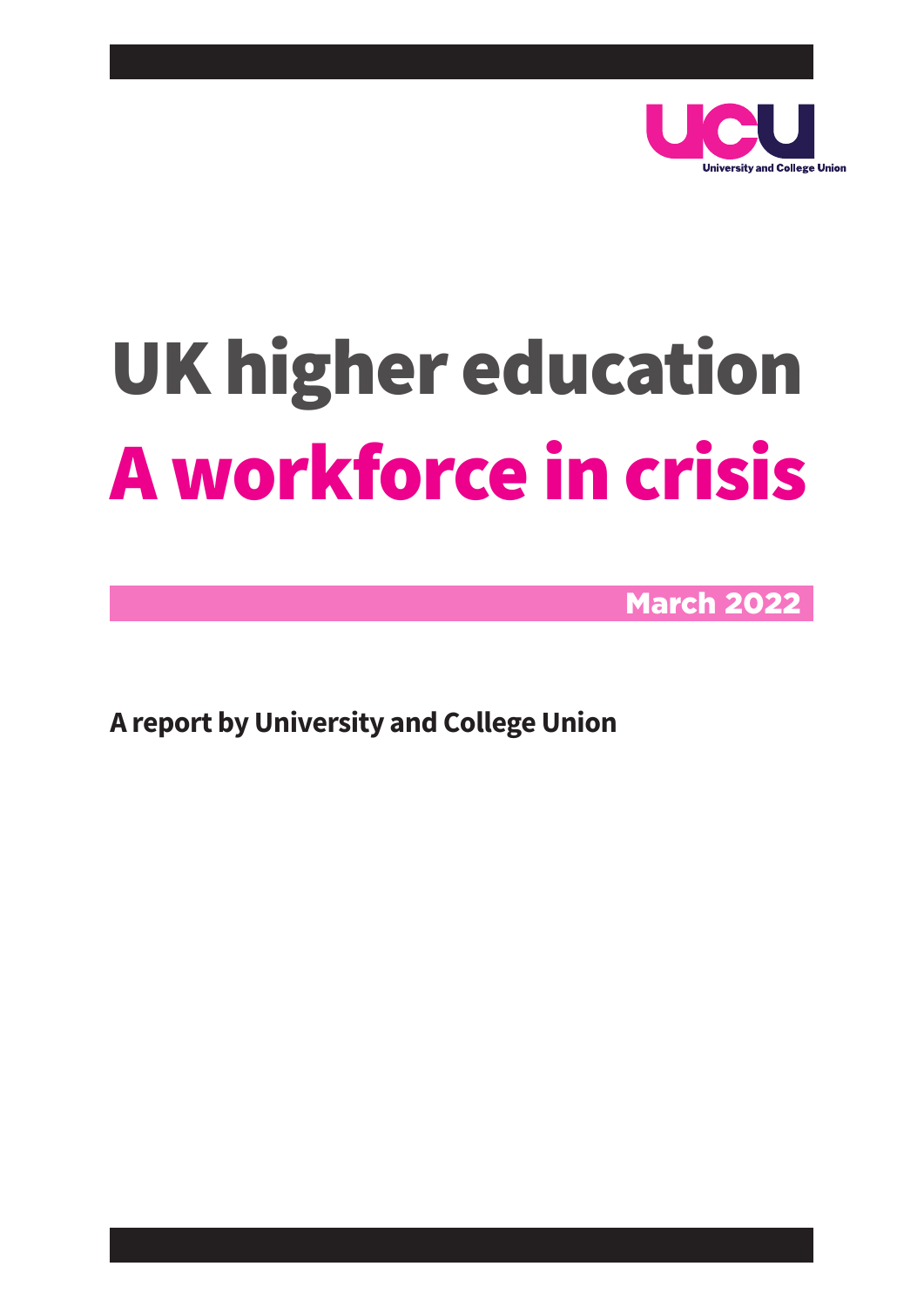

## **Introduction**

The UK's university sector is widely admired for its world class teaching and research. From Covid-19 to climate change, UK universities are leading the world in response to major global challenges and it is clear that there is much to be proud of.

Today, almost 2.8 million students are studying in our universities, an increase of around 15% since 2016**<sup>1</sup>** . This is an indication of how important universities are to our society and economy, and a vote of confidence in the tens of thousands of university staff who dedicate themselves to education.

But the success of our university sector masks a worrying reality for staff on campuses. A reality in which staff are demoralised, angry and anxious about the future of higher education itself.

#### **A decade of decline for pensions, pay and working conditions**

In UK universities, the last decade has seen a rapid rise in insecure employment and excessive workloads at the same time as pay and pensions have been eroded.

Around 70,000 academics are employed on temporary, fixed-term contracts, whilst around 66,000 more are employed via atypical contracts which lack basic employment protections. **2**

A series of below inflation pay offers means the value of staff pay has fallen by more than a quarter (25.5%) since 2009, with equality pay gaps meaning women, black and minority ethnic and disabled staff are being hit even harder.

Meanwhile, cost-cutting measures combined with a rise in managerialism and the use of arbitrary metrics for assessing quality have led to hugely increased pressures on staff time, impacting their mental health and wellbeing.

For the 204,000 education staff who have their pensions in the Universities Superannuation Scheme,**<sup>3</sup>** £240k on average has been cut from their retirement income since 2011. Further cuts to USS pensions introduced this year will see a typical lecturer lose 35% from their guaranteed retirement income.

- l **Pay down 25.5% since 2009**
- l **70k academic-related staff on temporary contracts**
- l **15k academic related staff on temporary contracts**
- £240,000 cut from the average member's pension since 2011
- l **Half of staff reporting signs of depression<sup>4</sup>**
- l **One in five academics staff working an extra 16 hours (2 days) per week<sup>4</sup>**
- **The gender pay gap in UK universities is 16%, whilst the disability pay gap is 9% and the race pay gap is up to 17%.**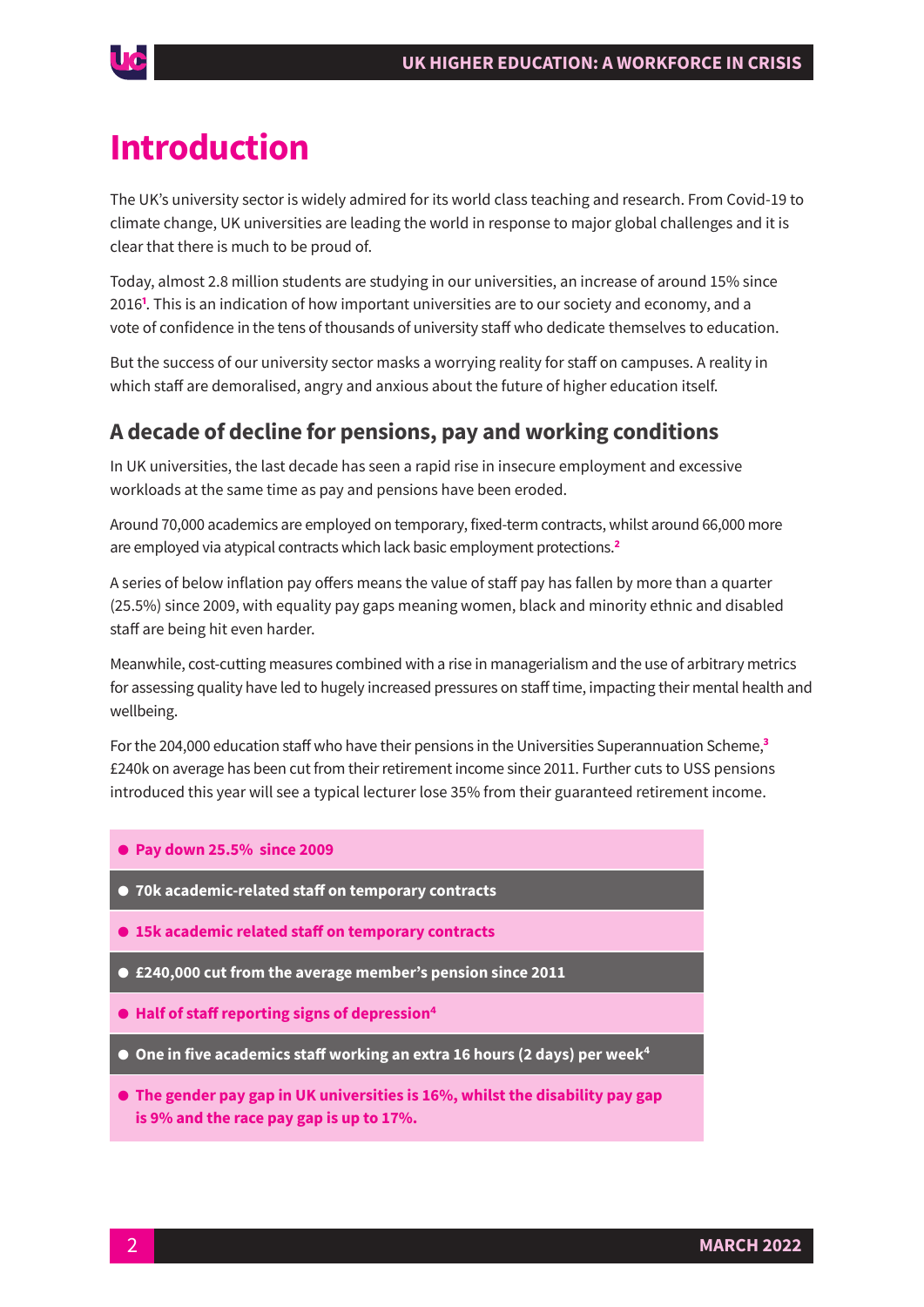

The failure of university employers, represented by Universities UK and University and Colleges Employers Association, to address staff concerns about these issues has driven a series of industrial disputes which has seen almost annual disruption to student learning and an erosion of goodwill within the sector. This academic year alone, members have taken part in at least 13 days of action over pay and conditions and pensions.

The intransigence on the part of employers has not only been met with anger by UCU members but also a deepening sense of unhappiness about the way universities are being managed. The weakening of staff involvement in university governance has led to a growing disconnect between the decisions of leaders and their effects on staff.

## **Revealing the extent of the problem**

It is for this reason UCU conducted a survey of members in UK higher education. We wanted to test the extent to which these feelings were being replicated across universities in the UK. We asked members about their roles, their views about the future of higher education and how they felt about the lack of progress on the issues we know matter to them.

The results, gained from almost 7,000 responses, are not for the faint hearted. Nor are the 2,036 examples of personal testimony from university staff who described in detail how angry and demoralised they feel.

Many UCU members feel deeply undervalued by university leaders and very few are optimistic about the future of the sector. To our members, the attacks on their pensions, pay and working conditions are not just deeply unfair, but also undermine their professionalism, preventing them from delivering the quality of education they would like to. Almost eight in ten reported feeling held back from doing their job properly, a figure which should send shockwaves through what is held up to be a globally renowned sector.

Three in five members (60%) told us the lack of progress over pay and working conditions means that they are likely to leave the sector in the next five years. For those facing further cuts to their USS pensions, this figure rises slightly to 61%.



**Overall two-thirds of respondents said they were likely or very likely to leave the university sector within the next five years because of pensions, pay and working conditions**

The findings also raise serious questions about the future of the sector and whether it will be able to deliver on its foundational purposes whilst staff are so chronically undervalued. Four in five (81%) of the youngest staff, aged between 18 and 29, are considering leaving higher education in the next five years due to lack of progress on pay and conditions, with a majority of all workers citing workload, pay and casualisation as the biggest drivers. The impact of employer policies also extends to research, with three quarters of those in research roles saying they are likely or very likely to leave the sector.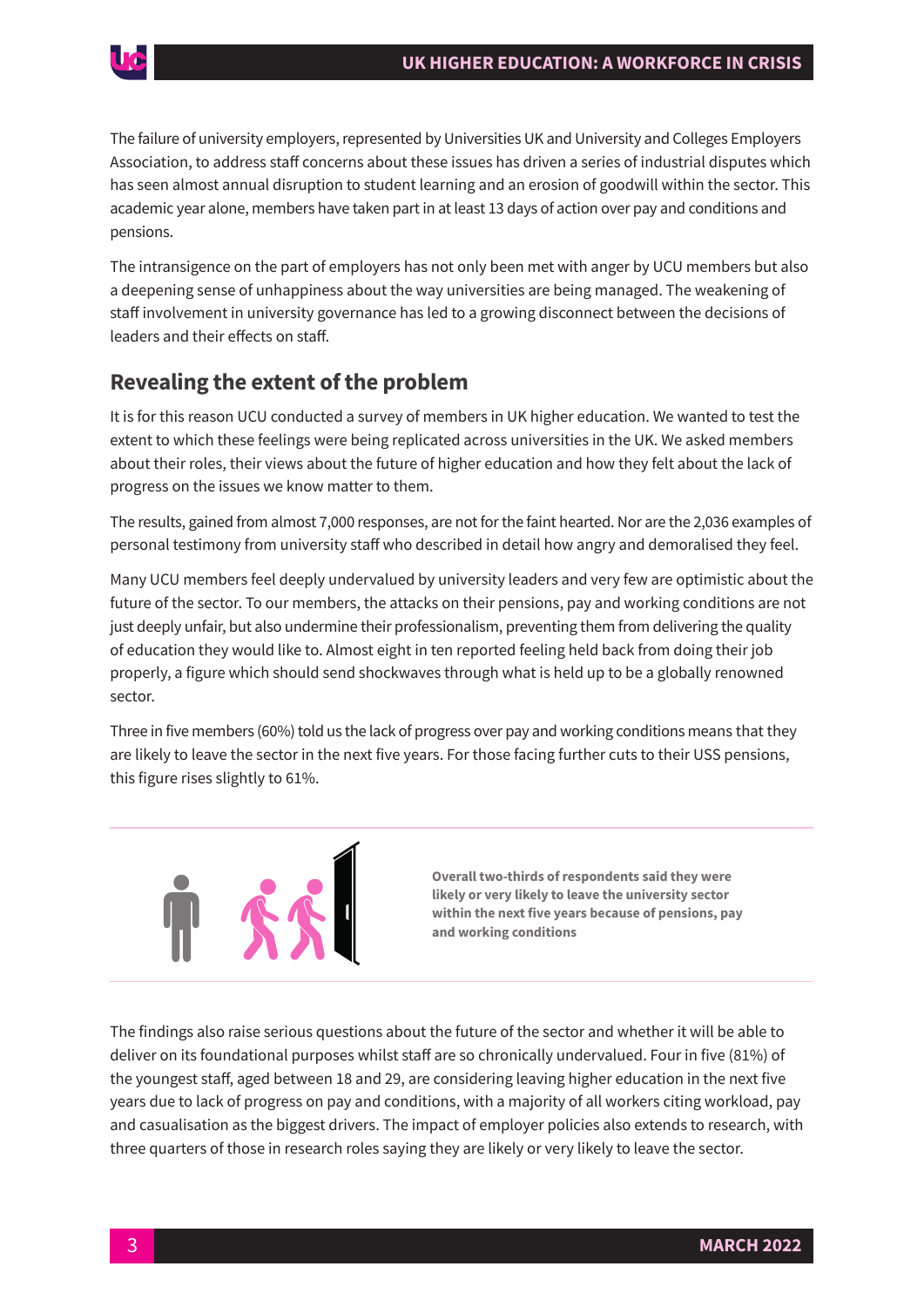#### **Universities can afford to do better**

Rather than investing in the staff who make higher education work, university leaders have continued to hoard tens of billions in financial reserves and spend eye-watering sums on extravagant building projects, expensive advertising, and advice from management consultancies designed to give them a competitive edge. Today, we are seeing universities behave more like corporations vying to win a bigger share of the market, rather than focussing on investment which reflects their role as centres of learning and scholarship.

According to HESA, between the years of 2009/10 and 2019/20 expenditure on staff as a proportion of overall income has fallen from 54.4% (2009-2010) to 47.2% (2019-2020), allowing sector-wide surpluses to expand to £3.5bn in 2019/20. It is a myth that higher education institutions cannot afford to treat or compensate their staff better; they are simply choosing not to.

University finance figures show that tuition fee income has also risen by a third in the past five years to £21.5bn.**<sup>3</sup>** The average remuneration package for vice-chancellors is £269k per year, with some earning as much as £500k annually.

## **Time for change**

The testimony in this report should make vice chancellors and government ministers sit up and listen. No other UK sector so central to society and the economy has seen such a rapid and intense proliferation or combination of toxic working conditions. In fact, the reason the sector has been able to expand at the speed it has is because staff have been pushed to breaking point, cultivating a deep malaise in our universities.

Students deserve better than an education delivered by overworked, underpaid, and highly stressed staff. UK higher education employers can afford and have a duty to address this.

In this report, we make a series of recommendations for employers and politicians across the UK. Without action, we will see an exodus of staff from the sector and grave threats to the quality of education staff are able to deliver in light of the unrealistic demands being made on their time.

This report and the heartfelt responses of university staff is a gift to vice chancellors and governments across the UK. They must not waste it. The responsibility to build a genuinely just and world-leading sector is theirs.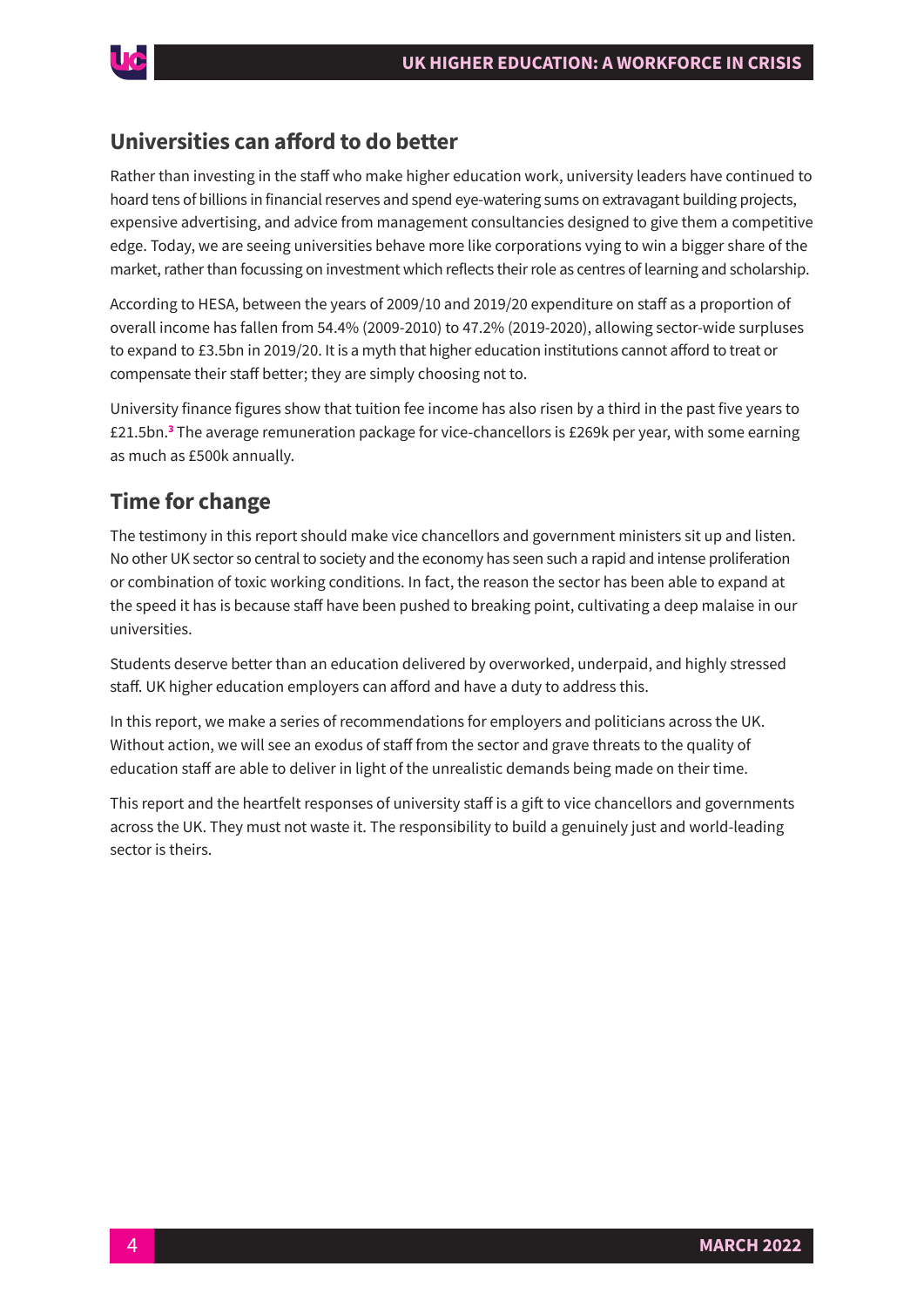## **Report results**

#### **Pay and working conditions**

**Three in five (60%) respondents said they were likely or very likely to leave the university sector within five years because of pay and working conditions**.







**4 in 5 postgraduate students said they were likely or very likely to leave the sector in the next 5 years**



**Almost 3 in 4 researchers (74%) likely or very likely to leave sector in the next 5 years**

'I don't want the life of an academic, where one is expected to do the equivalent of three jobs while continuously fighting not only for research funding, but for fair pay. My partner left academia and earns substantially more than I. I see very little future joy and fulfilment in advancing within the institution as it is today.'

**A research academic on a fixed term contract at the University of Edinburgh (5–9 years in the sector)**

'Combined with the constant fixed term contracts and below-industry pay, I am currently not considering a long-term career in academia and will likely leave within the next 2–3 years.'

**A research academic under 30 years old at the University of Nottingham (1–4 yrs in the sector)**

'I am currently applying for academic jobs that enable me to leave my current institution, and am actively looking to leave the UK for better paying academic jobs in countries where academic pay provides better quality of life.'

**A lecturer at the University of East Anglia (15–19 years in the sector)**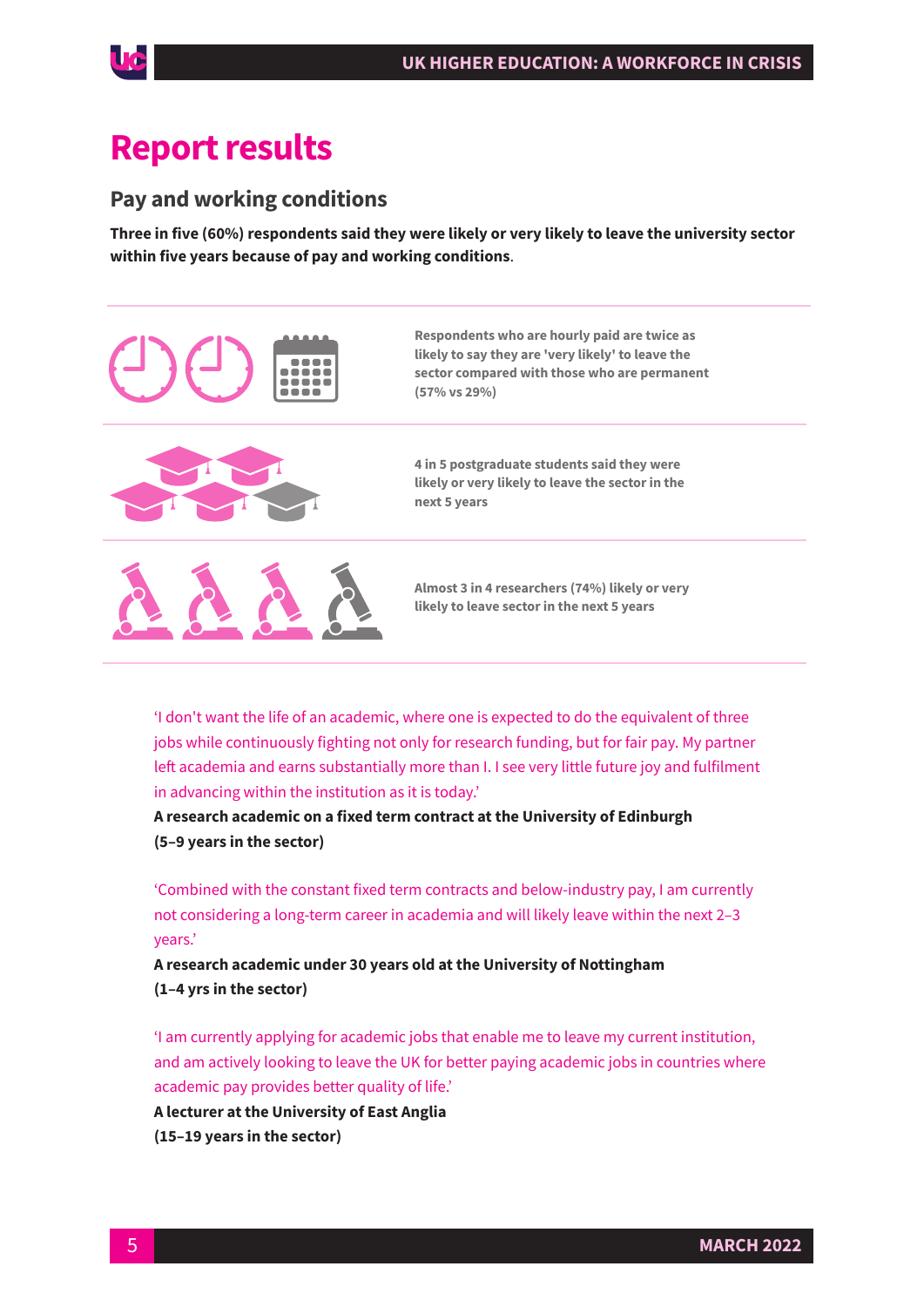'I am in my 30s, with student loan debt and on short term, casualised contracts. I often earn – throughout the year - less than the minimum wage. I am the most highly educated person in my family and yet the one on the lowest income. The current situation means that first generation academics and people from lower class backgrounds will not succeed in this system. There is no security and it is impossible to have a family.'

 **A lecturer on an hourly-paid contract at King's College London (less than 1 year in the sector)**

When asked about which aspects of pay and conditions were the main drivers for reporting wanting to leave the sector, almost three quarters of respondents (74%) cited workload, while around three in five cited pay (59%). Over a quarter of staff (28%) cited casualisation while 14% highlighted pay inequality as a key reason.

Many of those who cited workload as the main reason for wanting to leave the sector pointed to high levels of burnout and the ways in which the expectations of management prevented them from doing the quality teaching and research they had joined the sector to deliver. Several responses spoke about the impact not just of institutional approaches to management, but of government policies which have added unnecessary layers of bureaucracy to working lives.

'Still love my job in theory but in practice, it's leading me to burnout and I don't have time and energy to focus on the things that make me feel happy about my career, namely research and teaching.'

**An academic at the University of Kent (5–9 years in the sector)** 

'I am tired of the endless sense that I am not on top of the work that never stops coming in. I am tired of endless requests for info on this, that or the other that are "needed" so a report can be made. I am tired of being told for 25 years that we are not bringing in enough money so we must try harder. I am tired of being managed by people who do not listen when we complain about workload. And I am tired of the complete failure of senior management of Universities of the UK to take seriously their duty of care to maintain high standards of well-being for their staff.'

**A lecturer at the University of Aberdeen (30+ years in the sector)** 

'Government policy making quality teaching and research impossible, teaching solely with metrics in mind, not the benefit of the students.'

 **A lecturer at SOAS (10–14 years in the sector)** 

'In a sector driven more than ever by auditing culture (REF, TEF, QEF, etc.), these processes, which are meant to ensure transparency and quality, do neither and are actually 'rituals of verification' concerned only with procedural compliance. The effect of this has been the growth in managers at the expense of academics and support staff.'

**A lecturer at the University of Nottingham (20–24 years in the sector)**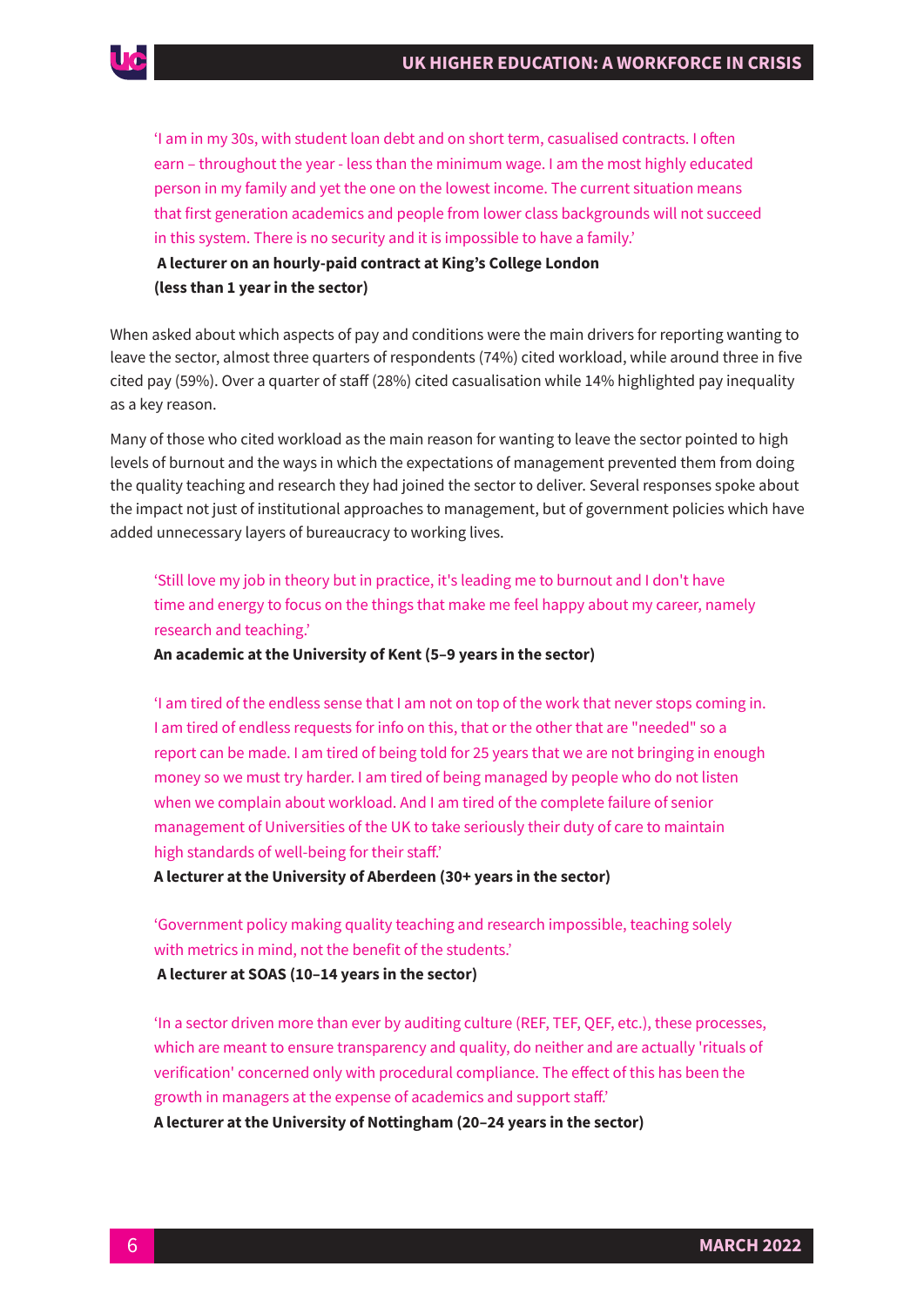

'I feel undervalued, overworked, and generally despondent, with no chance of career development. Wish I'd never gone into academia.'

**A lecturer at Keele University (20–24 years in the sector)** 

'Workloads for academic related staff in faculties and schools are unsustainable. We see our academic colleagues struggling and want to support and professionalise the service Schools provide to staff and students but it is difficult as we are burning out and there is no common or consistent framework across HE so some institutions are chronically underfunding administrative and development posts.'

**Academic-related worker at Ulster University (5–9 years in the sector)** 

#### **USS pensions**

**More than three in five (61%) of respondents said they were likely or very likely to leave the university sector in the next five years over cuts to USS pensions.**

- l **Respondents aged 60+ (71%) and those aged 18–29 (67%) are the most likely to leave over cuts to pensions**
- l **Casualised staff are 10 percentage points more likely to say they were likely or very likely to consider leaving the sector (hourly paid & fixed term 68%, permanent 58%)**

'The situation with pay and pensions is existential for me. Even though I am now on a permanent contract, I do not anticipate that I will be able to live comfortably in retirement after a long career in HE. So much as I love it, I am considering my options outside the sector.' **A lecturer at the University of Kent (5–9 years in the sector)**

'I worked so hard to be able to embark on a career in academia, and now I just feel so duped. I can't understand why universities don't want to retain talent and treat staff with respect. I worry constantly about my future, and with cuts to pensions I now worry about mine and my family's long term future as well. For the first time since embarking on an academic career about 5 years ago I am seriously considering an alternative career.' **A research academic on a fixed term contract at Durham University (5–9 years in the sector)**

'I'm an early career researcher and consequently am likely to be one of the hardest hit by the pension cuts. Combined with the constant fixed term contracts and below-industry pay, I am currently not considering a long-term career in academia and will likely leave within the next 2-3 years.'

**A research academic on a fixed term contract at the University of Nottingham (1–4 years in the sector)**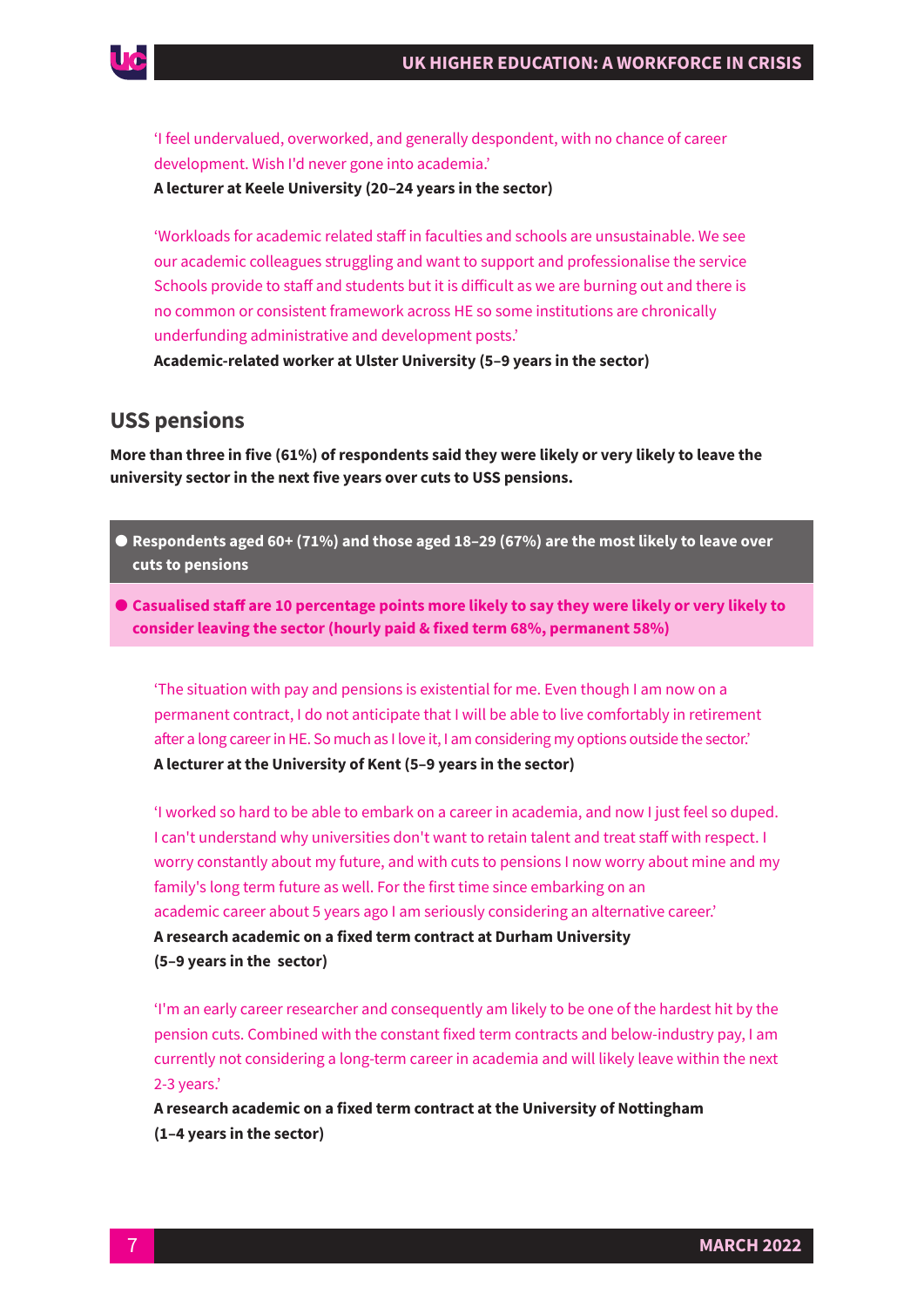

'Academic pensions used to be a real benefit to working in academia, but this is no longer the case. Starting my first postdoc and finally earning an income, while having to pay off loans for my education until now, and finding out that pensions are cut by 35% is absolutely demotivating. It makes me consider leaving academia altogether, while I wanted to do research and teach since I was 12 years old.'

**A research academic on a fixed term contract at the University of Edinburgh (1–4 years in the sector)**

### **A demoralised workforce**

**88% of respondents said they were not optimistic or not optimistic at all about the future of higher education in the UK.** 

- l **57% of respondents said they were unhappy or very unhappy about spending the remainder of their career in higher education**
- l **78% of respondents said employers' failure to address issues around terms and conditions was preventing them from doing their job as well as they would want to**

The testimony received from the survey shows that the erosion of pensions, pay and working conditions is clearly having a significant impact on the wellbeing of staff in the sector. Many respondents reported serious concerns about their mental health and extremely low morale was a consistent theme.

'I am very unhappy about the prospect of sending the rest of my career in UK higher education, not higher education generally. Recent changes have encouraged me to consider moving abroad more than leaving higher education.'

**A lecturer at Swansea University (5–9 years in the sector)**

'I have been applying for jobs outside academia/HE since January. My mental and physical health have taken such toll by being in UK academia that I don't think I'd survive to see my 40s if this continues.'

**A research academic under 30 years old on a fixed term contract at University College London (1–4 years in the sector)**

'I don't think anger, pain, or frustration adequately describe how I feel any longer. I've been through all of these emotions back when I cared - when I cared about the institution, when I cared about what higher education stood for, when I cared about strategies and missions and values. All this has been eroded so much over the years, and proven to be such huge hypocritical lies, that all I feel now is complete numbness and disengagement. There's so much wrong in higher education that I no longer believe it is fixable – the mentality is too engrained, the managers too disconnected, the purpose of education too completely distorted. The reality is that it is no longer a viable career path. All that was good about it has slowly been stripped off over the years. Luckily, we are a very skilled workforce and our talents in demand elsewhere.' **A lecturer at the Open University (15-19 years in the sector)**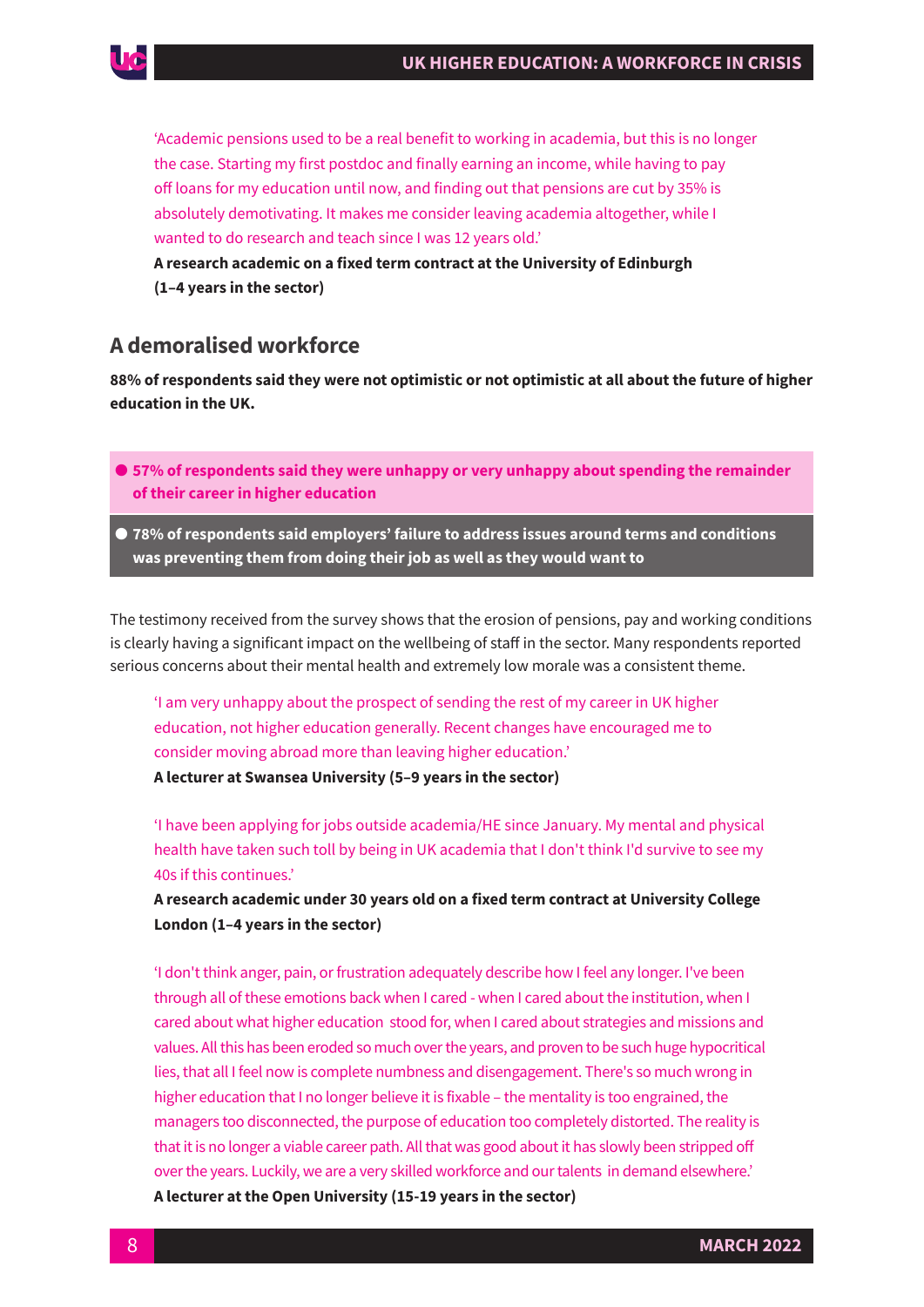#### **Poor governance and disconnected management**

Many respondents to the survey also highlighted problems with university governance as a key reason for their dissatisfaction. A weakening of statutes at many institutions, creeping managerialism and a lack of staff voice on governance structures – all in the context of an increasingly marketised sector – has led to a lack of confidence amongst staff about the direction of travel that the sector is taking.

'There was a time when Council and VCs could be held to account by Senate and other consultative bodies. For various reasons, those days are long gone. There is now very little consultation and there has been a prolonged campaign of academic disempowerment enacted by a self-serving management. Self-appointed Councils are inconsistent with EDI objectives and as a form of governance were not appropriate for the 20th century never mind the 21st. UCU should be campaigning for a root and branch reform of higher education governance in which workers have a vote on appointments to Council and University Executive Boards. Without reform of governance, the British university sector is stuffed and will stop being world-leading within a generation.'

**A lecturer at the University of Southampton (30+ years in the sector)**

All these issues arise from the seemingly unstoppable growth of a parasitic management structure that seeks to impose a corporate structure that is wholly unsuited to universities and what they are there to do. We must insist that universities make proper use of such democratic processes in their constitutions; and then take things further to insist that decisions are made democratically by university staff -- the people who actually do the research and teaching -- and not the wasteful and damaging middle management. **A lecturer at the University of Sheffield (10–14 years in the sector)**

#### **A terminal threat to higher education**

The results of the survey simply reinforce what our members have been telling us for years – that they and their colleagues have reached breaking point. If there was any doubt that the university workforce is in crisis, that must no longer be the case.

The sector needs urgent change. Without action, not only will we see an exodus of talented and experienced staff in the coming years, but the sector will become increasingly unattractive to new staff. Those who remain will continue to struggle to do their jobs to the best of their ability because of the endemic insecurity, unrealistic workload demands and lack of respect for their professionalism.

Ultimately, it is students who will pay the price unless action is taken to turn the tide.